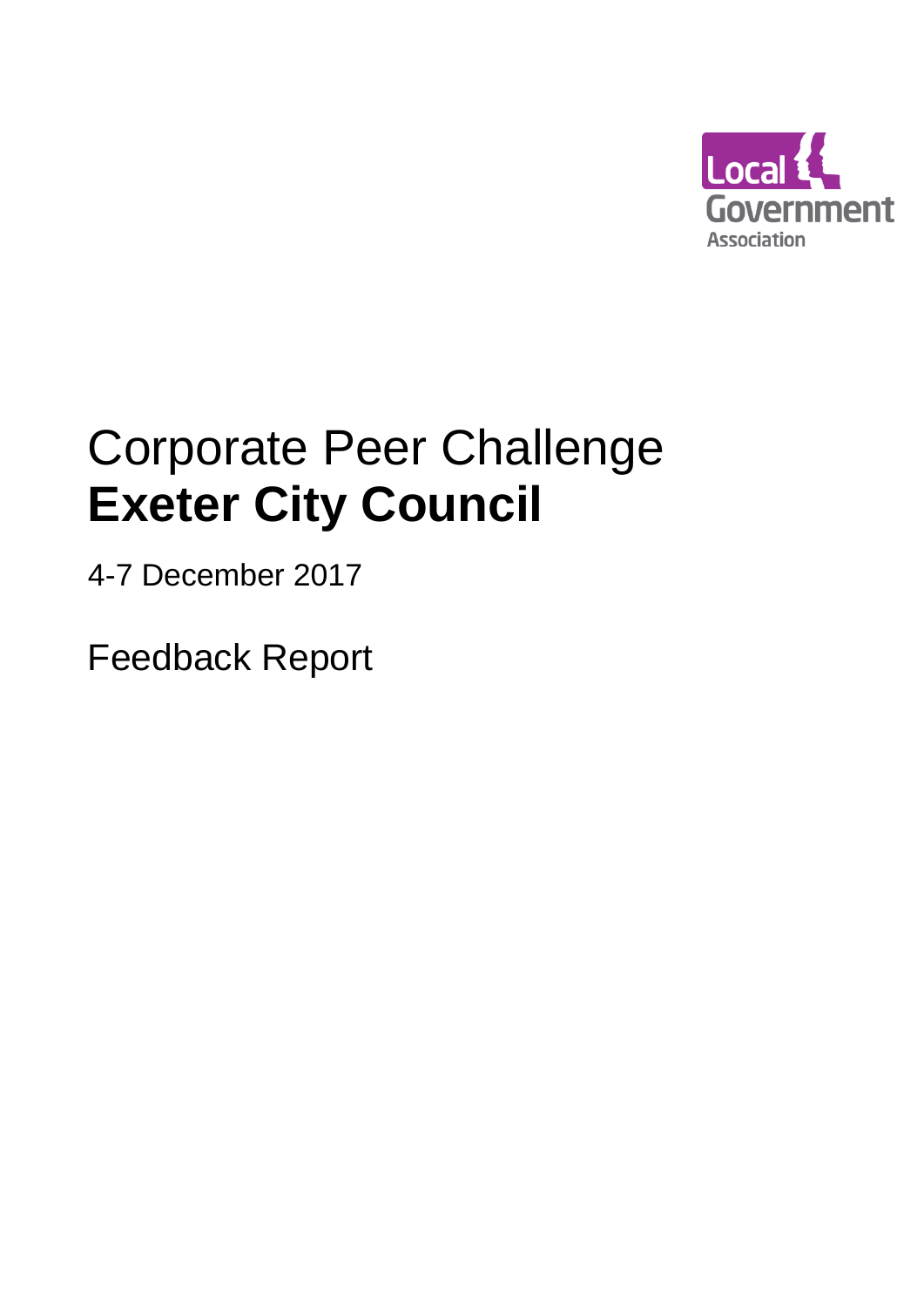## **1. Executive Summary**

Exeter City Council can justifiably take pride in its leadership role, over the last 15 years, in promoting economic growth. The council's mission has been to "enhance Exeter as the regional capital …" and the level of growth, development and inward investment has transformed the city into one of the leading economies in the South West.

Achieving this has involved different dimensions, including: what the council has done to achieve economic growth; its work with partners to extend this over the Greater Exeter sub-region; and with Devon County Council and others to set out the future vision to 2040.

The council has been a leading partner in extending this growth ambition to cover the Greater Exeter sub-region - the Exeter and Heart of Devon Economic Partnership (EHOD) - including East Devon, Teignbridge and Mid Devon district councils. This partnership incorporates three overlapping functional economic areas into a sub-regional entity with a combined population of 470,000 with enormous economic potential. This is commendable in moving the four councils beyond a view, founded on local authority boundaries, to one which recognises shared economic interests.

This partnership is ambitious. This is clearly set out in the Shared Economic Strategy 2017-20 and the intent to establish a "leading knowledge economy and entrepreneurial region in the UK". Achieving this will require work and commitment from all partners and is important as partners have tended to hold different positions on the speed of partnership delivery. Ensuring partner alignment and commitment will add impetus to EHOD delivery.

There is now widespread partner recognition that the Exeter economy is the driver for the sub-region. The four councils are working together, with Devon County Council, to develop a Greater Exeter Strategic Plan (GESP) - to be adopted in 2020. This will plan for future growth across a larger sub-regional area up to 2040 and will include identifying the next generation of strategic development sites so that growth can continue, with housing supply to support this. The incentive for councils is not only prosperity for residents and businesses but also to grow business rates as a source of income to replace the anticipated end of Revenue Support Grant by 2020.

It will be important for the council to ensure that GESP develops the detail on how and where future growth will be accommodated. EHOD's focus to establish a leading knowledge economy is acknowledged by reference in the Government's recently published Industrial Strategy (November 2017) that describes Exeter as an area building innovation and excellence in environmental sciences with the combined research strengths of the university and the Met. Office. Developing more detail on what the future economy - based on data analytics, digital technology and advanced environment science - might look like, along with where this might be located, the associated infrastructure and housing requirements, will be important. This will not only assist in developing EHOD's unique selling point (USP) but also clarify its 'offer' to inward investors and its 'ask' for resources to deliver this.

There is a similar requirement to set out the benefits of economic growth for wider regional partners. This is important as different areas see themselves in competition for limited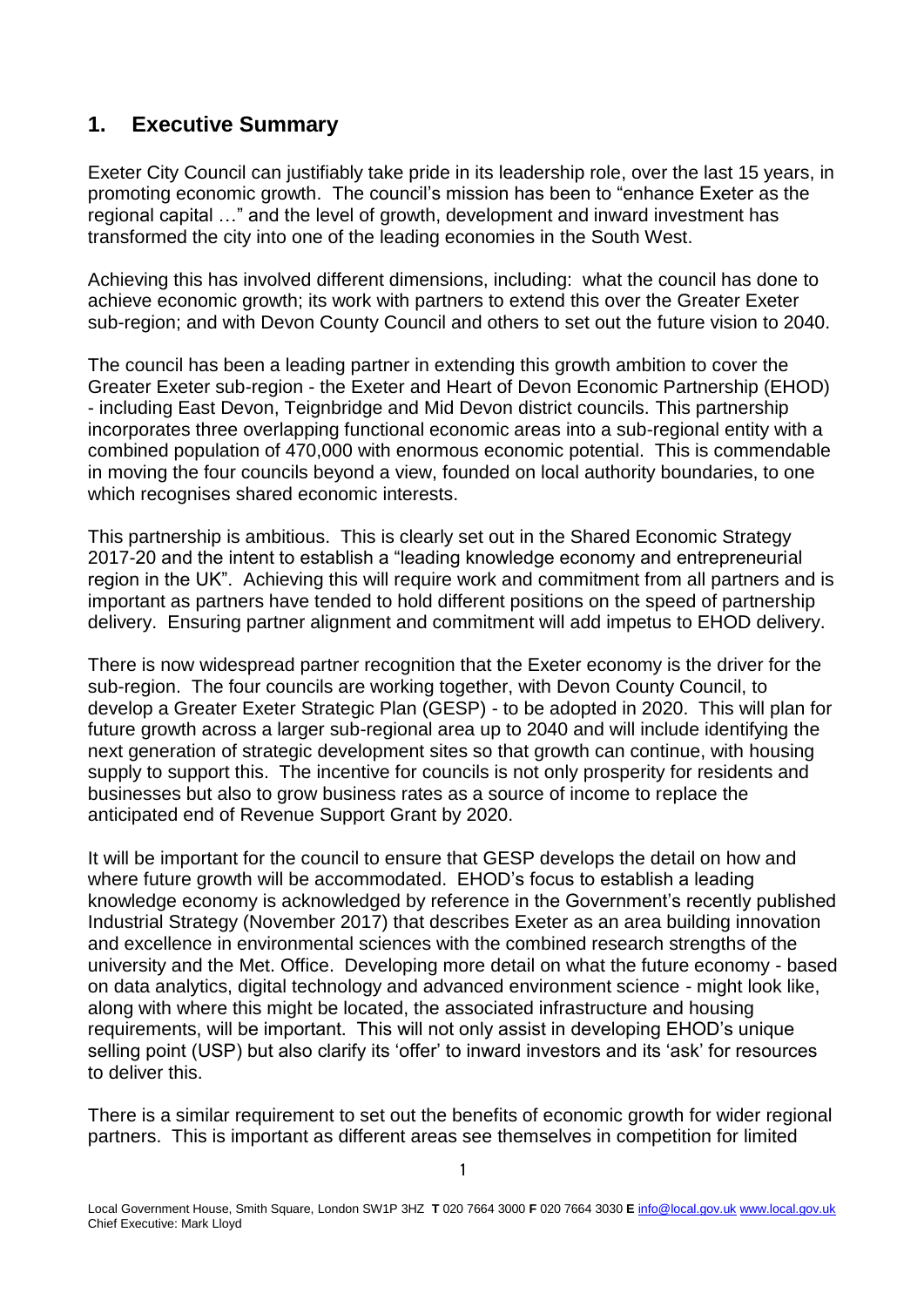resources available to support growth and the perception, held by some, that EHOD makes too much of a claim on these. The partnership will need to explain and persuade wider regional partners that investment will bring benefits that extend far beyond the Greater Exeter sub-region.

The council has managed a period of change since 2010 in response to austerity. These include: setting aside unitary government proposals; reducing staff numbers (by 100) to 685 over the last five years; delivering the spending cuts needed without detrimental impact on services and, more recently, restructuring to establish a strategic management board (SMB) to move away from a 'silo' structure and style of working. This backdrop of reduced resources and managing significant change makes the achievements of economic growth even more impressive.

The council has a sound financial base and this provides the platform for future strategic planning and to inform decisions on resource allocation. There is also a good asset portfolio with plans being developed to establish a commercialisation programme to produce new income streams. These will be important to resource future ambition, support planned internal transformation work and the development of future council skill needs.

However, the council is aware that it has now reached a point where there are a number of internal areas of work that need attention. The recent restructuring has had the effect of postponing some major pieces of work that now require urgent attention. These include:

- updating the Corporate Plan and completing work on a longer-term Vision 2040
- promoting organisational values and behaviours as a precursor to introducing new ways of working, with this supported by a Workforce strategy
- the style of 'silo' working is likely to be embedded in the culture of the organisation and will need to be addressed
- an enhanced performance management framework to monitor performance against objectives and to act on underperformance
- progressing the major programme of digital transformation to 'channel shift' customer engagement, which will require significant changes to staff activity, skills and approach
- establishing a Housing Development Company
- progressing the development of commercialisation, linked to use of assets, to develop new income streams.

It will be essential to now consider a rebalance of council capacity and resources so as to manage focus between growth and other pressing internal priorities. The need to balance external drive and internal focus will equally be a matter for the Chief Executive, and may require consideration of splitting the Growth Director from the Chief Executive role.

The council can be proud of its prominent role to position Exeter as one of country's leading cities and as a principal business location in the South West and the benefits that this has provided for residents, stakeholders and businesses. It will be important that the new Corporate Plan's priorities reframes the council's outlook so that continuing emphasis is given to deliver growth but balanced with a commitment to address major internal transformation programmes.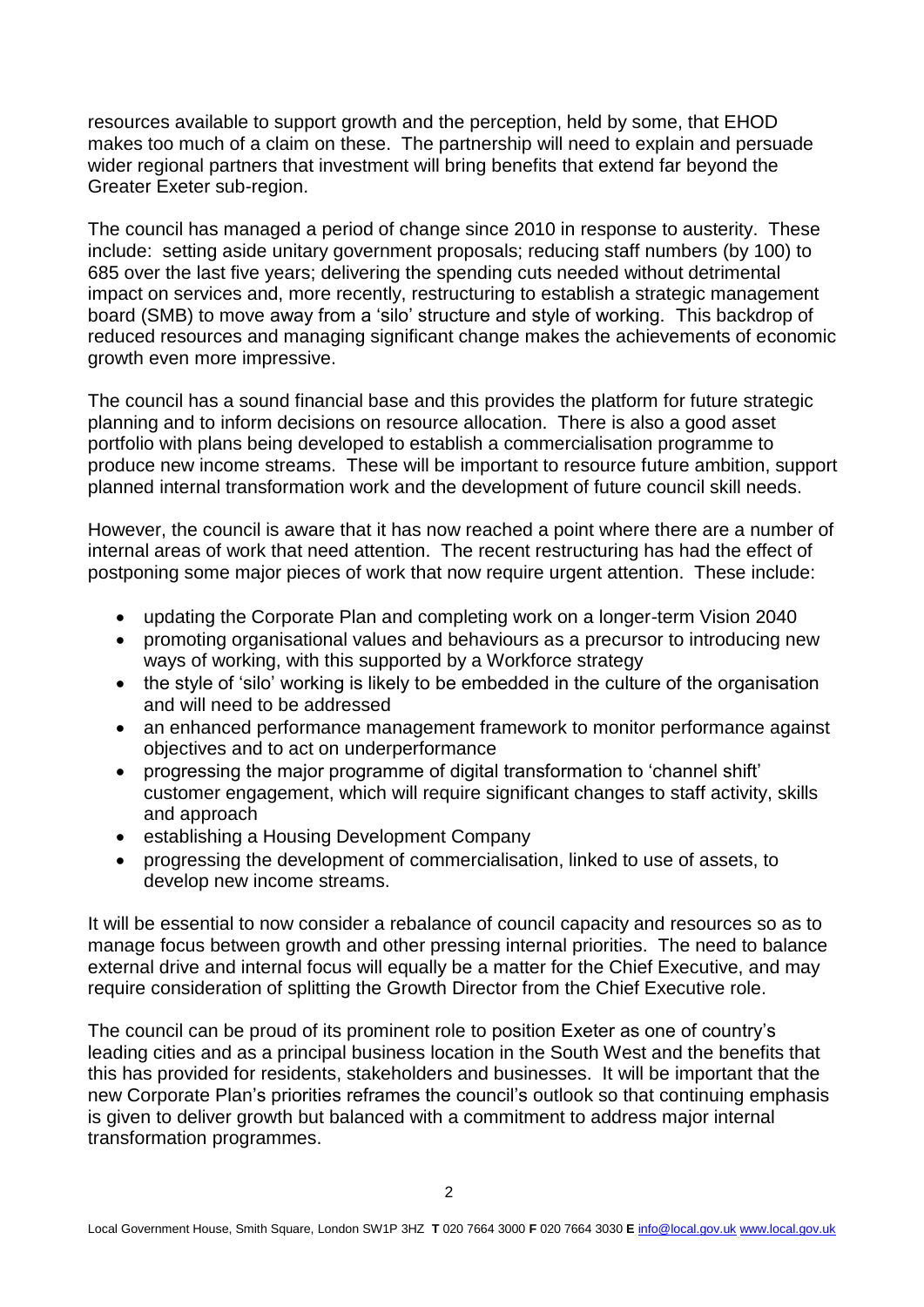# **2. Key recommendations**

There are a range of suggestions and observations within the main section of the report that will inform some 'quick wins' and practical actions, in addition to the conversations onsite, many of which provided ideas and examples of practice from other organisations. The following are the peer team's key recommendations to the council:

- 1) Finalise the council's Corporate Plan and link this to a performance management framework, a workforce strategy, a communications strategy and ensure that ambition is aligned to available resource in the Medium Term Financial Plan
- 2) Ensure the Corporate Plan provides a balance between the council's ambitions for growth and customer service transformation, including the development of a digital transformation strategy and action plan so that transformation can deliver financial savings and new means for conducting customer transactions
- 3) Ensure that the performance management framework enables all staff and delivery partners to be clear about what the council priorities are, how they contribute to these and how effectively they are performing
- 4) Separate the current post of Chief Executive and Growth Director into two posts of Chief Executive and a director with a portfolio focused on Built Environment
- 5) Ensure the Communications Strategy is underpinned by an annual campaign plan and develops an integrated approach to communications, consultation and engagement so that activity is prioritised and there is a corporate awareness of this
- 6) Undertake a staff survey (alongside other internal communication and engagement activity) and visibly demonstrate that the council is responding and acting on its findings.
- 7) Consider a programme of teambuilding for the new SMB to ensure maximum effectiveness.
- 8) Continue and strengthen the commitment to working with partners in Greater Exeter and beyond to support and resource future economic growth
- 9) Use the governance arrangements around GESP and Strata to develop opportunities for shared services with Greater Exeter partners to gain efficiencies and to build partnership relationships
- 10)Develop a savings plan for 2018-19 and 2019-20 with responsibilities allocated for different targets, and explore opportunities to develop new income streams through greater use of council assets.

# **Summary of the peer challenge approach**

## **The peer team**

Peer challenges are delivered by experienced elected member and officer peers. The make-up of the peer team reflected your requirements and the focus of the peer challenge. Peers were selected on the basis of their relevant experience and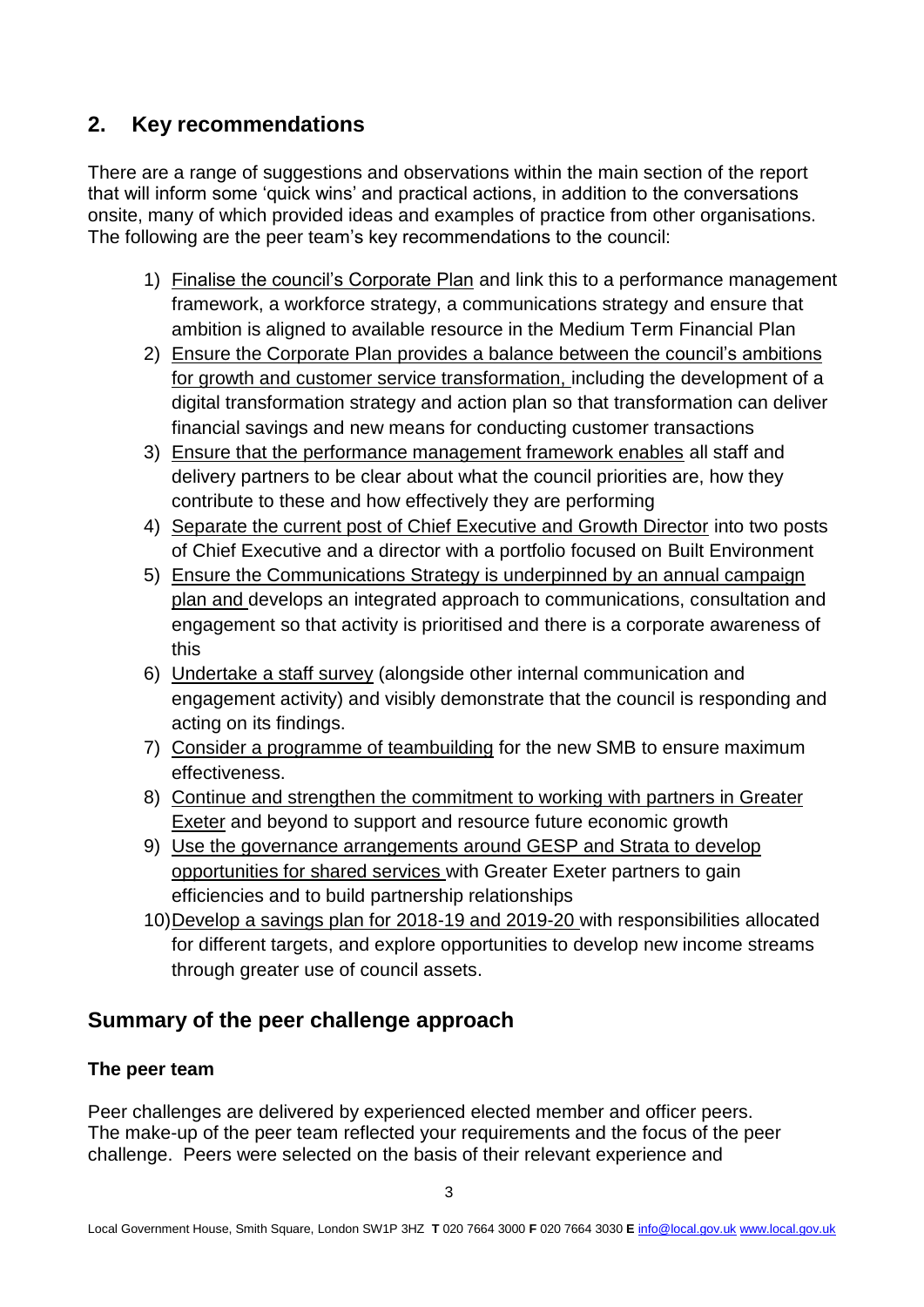expertise and agreed with you. The peers who delivered the peer challenge at Exeter City Council were:

- Jon McGinty Managing Director, Gloucester City Council and Commissioning Director, Gloucestershire County Council
- Councillor Ric Metcalfe Leader of City of Lincoln Council
- David Carter Director of Place, North Somerset Council
- Donna Reddish Assistant Director Policy and Communications, Chesterfield Borough Council
- Matt Nichols Head of Local Government Communications Improvement, LGA
- Graham Cadle Director of Customer and Corporate Services, London Borough of Croydon
- Andrew Winfield Peer Challenge Manager, LGA.

#### **Scope and focus**

The peer team considered the following five questions which form the core components looked at by all Corporate Peer Challenges. These are the areas we believe are critical to councils' performance and improvement:

- 1. Understanding of the local place and priority setting: does the council understand its local context and place and use that to inform a clear vision and set of priorities?
- 2. Leadership of Place: does the council provide effective leadership of place through its elected members, officers and constructive relationships and partnerships with external stakeholders?
- 3. Organisational leadership and governance: is there effective political and managerial leadership supported by good governance and decision-making arrangements that respond to key challenges and enable change and transformation to be implemented?
- 4. Financial planning and viability: does the council have a financial plan in place to ensure long term viability and is there evidence that it is being implemented successfully?
- 5. Capacity to deliver: is organisational capacity aligned with priorities and does the council influence, enable and leverage external capacity to focus on agreed outcomes?

In addition to these questions, the council also asked the peer team to consider/review/provide feedback on:

- the council's role as a place leader and place shaper for Exeter city and the Greater Exeter area
- where will the future supply of housing come from to support economic growth?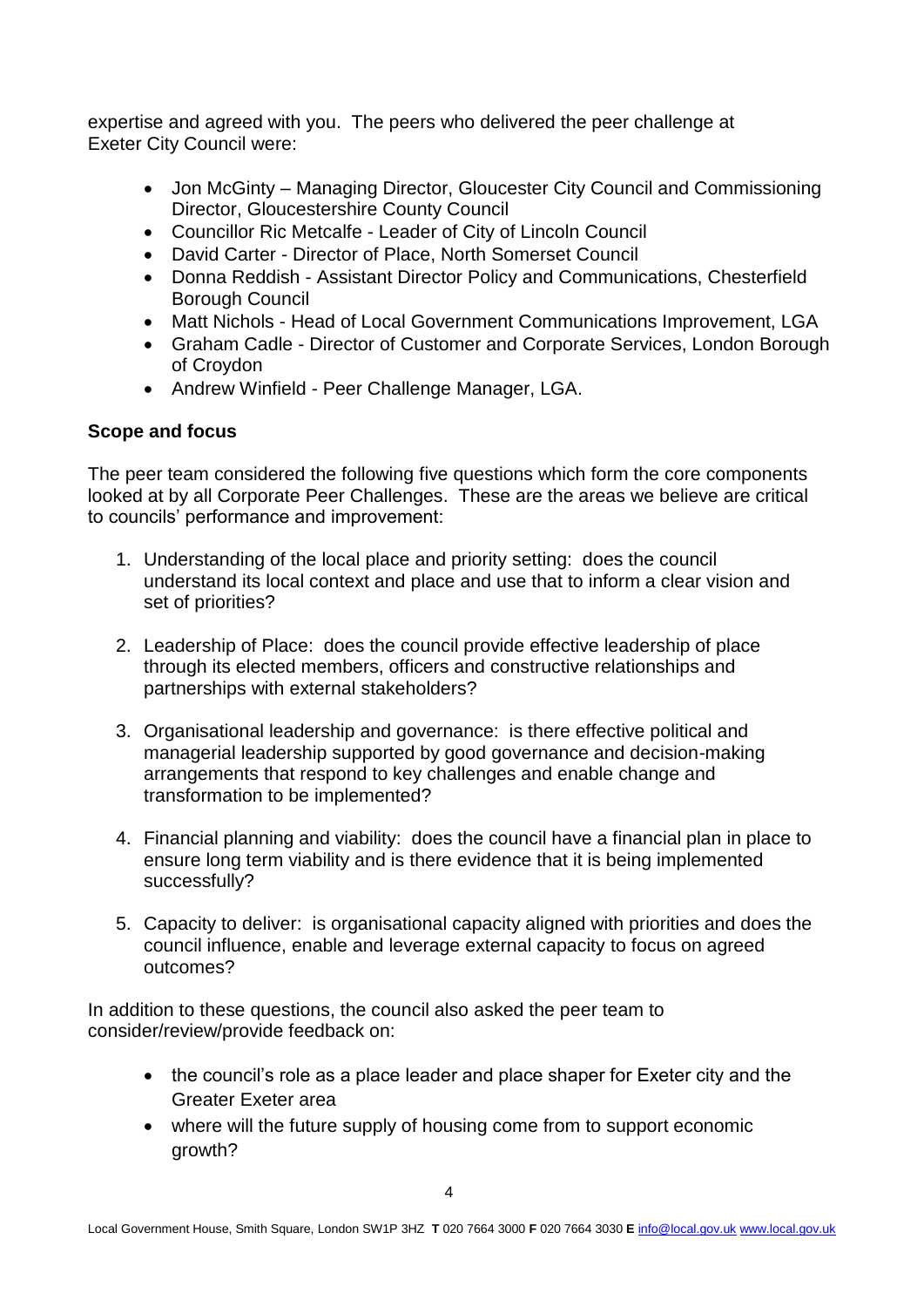- an external perspective of council progress to date in relation to: vision, growth, transformation, housing, working in partnership, focus on the customer and supporting communities in achieving wider outcomes such as health and wellbeing and person-centred support services
- the council's future ambitions, especially the strong enabling and partnership focus, and to use the peer challenge to engage those partners in a constructive discussion and reflection about collective ambitions
- the arrangements for community and resident engagement and how these might be strengthened further
- the council's governance and financial sustainability plans in a funding regime where business growth and tax base will be key in the dynamic and changing world of local government.

In addressing the above bullet points this report has a specific section on communications and community engagement. The remaining bullet points are picked under the five principal corporate peer challenge themes.

## **The peer challenge process**

It is important to stress that this was not an inspection. Peer challenges are improvement focused and tailored to meet individual councils' needs. They are designed to complement and add value to a council's own performance and improvement. The process is not designed to provide an in-depth or technical assessment of plans and proposals. The peer team used their experience and knowledge of local government to reflect on the information presented to them by people they met, things they saw and material they read.

The peer team prepared for the peer challenge by reviewing a range of documents and information in order to ensure they were familiar with the council and the challenges it is facing. The team then spent 4 days onsite at Exeter, during which they spoke to more than 150 people including a range of council staff together with councillors and external partners and stakeholder. In addition they gathered information and views from more than 40 meetings, visits to key sites in the area and additional research and reading.

This report provides a summary of the peer team's findings. It builds on the feedback presentation provided by the peer team at the end of the on-site visit on Thursday 7 December. In presenting feedback, they have done so as fellow local government officers and members, not professional consultants or inspectors. By its nature, the peer challenge is a snapshot in time. We appreciate that some of the feedback may be about things the council is already addressing and progressing.

# **3. Feedback**

## **3.1 Understanding of the local place and priority setting**

Exeter City Council has a strong understanding of the local economy and clear ambition which means that growth is shaped in line with a corporate vision. This ambition is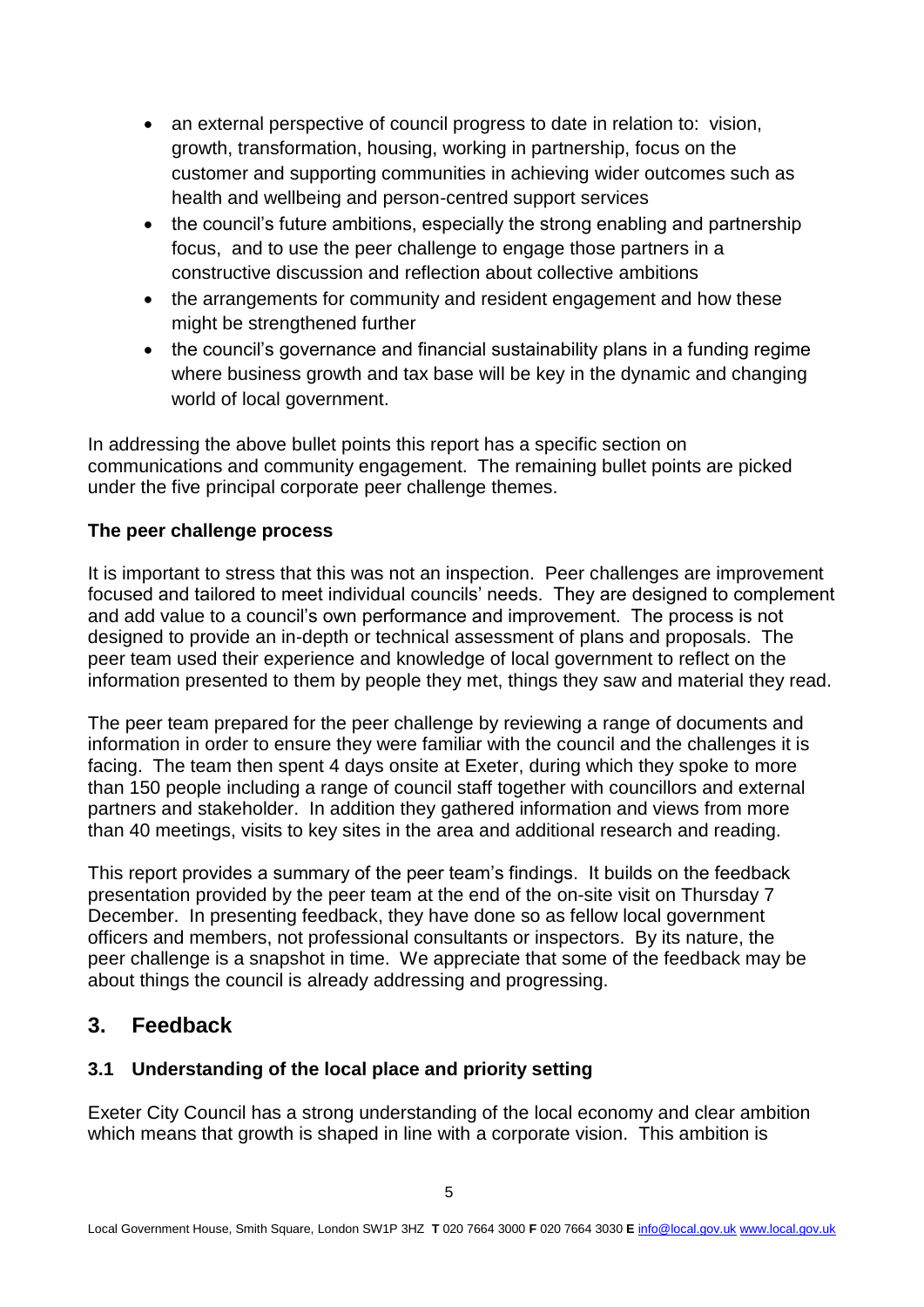underpinned by strong political commitment, evidenced by being a council priority for 15 years, with this reinforced by community consultation.

This is supported by a strong record of economic growth with Centre for Cities data showing Exeter is part of a 'leading pack' of cities with growth of 20 per cent since 2011. Growth, recognised through gross value added (GVA), has been at 3.4 per cent per annum from 2000 to 2015 and has outstripped the Heart of the South West Local Enterprise Partnership (LEP) area (2 per cent) and the UK (1.9 per cent).

There is an impressive record of delivery in recent years. This has attracted the Met Office, John Lewis and (imminently) Ikea to locate to the city. In 2007 the Princesshay shopping development, bucking the trend of out-of-city shopping centres, opened and went on to win the International Council of Shopping Centers 'Best Medium Sized Shopping Centre in Europe' in 2008. Princesshay has successfully attracted shopping spend and investment into the city. Growth has contributed to: shaping a higher value economy; generating increased prosperity for the area and promoting inward investment.

The council is keen to shape growth rather than let it happen. It is actively working to shape a distinctive economic profile and location to attract future business investment. It is envisaged that this will be based on digital technology, data analytics and environmental science. Exeter is the fastest growing city for digital technology start-up companies, where the Exeter Business Park, Exeter Science Park and Sky Park are developing as hubs for these businesses that contain 3 of the world's top 20 'supercomputers'. This future vision for growth will deliver a distinctive higher value economy which will support prosperity for the city and surrounding area.

The council is also eager to harness the use of data, technology and partnership working to improve services and to benefit residents. An example of this is the use of data analytics to understand the place of Exeter, its needs and where intervention can derive most benefit. The Integrated Care Exeter (ICE) project - a strategic alliance of 17 public, voluntary and community sector organisations - has developed a risk stratification tool based on data from records of 150,000 people registered with Exeter GPs and provides a rich data source to identify the characteristics and location of key target audiences. The council marshalled this data to make a strong, and recently successful bid, to become Sports England pilot to focus pioneering places for leading a healthy lifestyle in Exeter and Cranbrook.

This typifies the council's openness to working with any partners from different sectors, recognising that capacity can be enhanced and the perspective of partners can add an extra and complementary insight on resolving complex problems. Other examples include:

- Co-Lab, led by the voluntary sector and bringing together public, private and voluntary sector partners to work on shared local issues
- Sparx to support educational attainment
- Exeter City Futures which is giving its attention to congestion and low-carbon futures.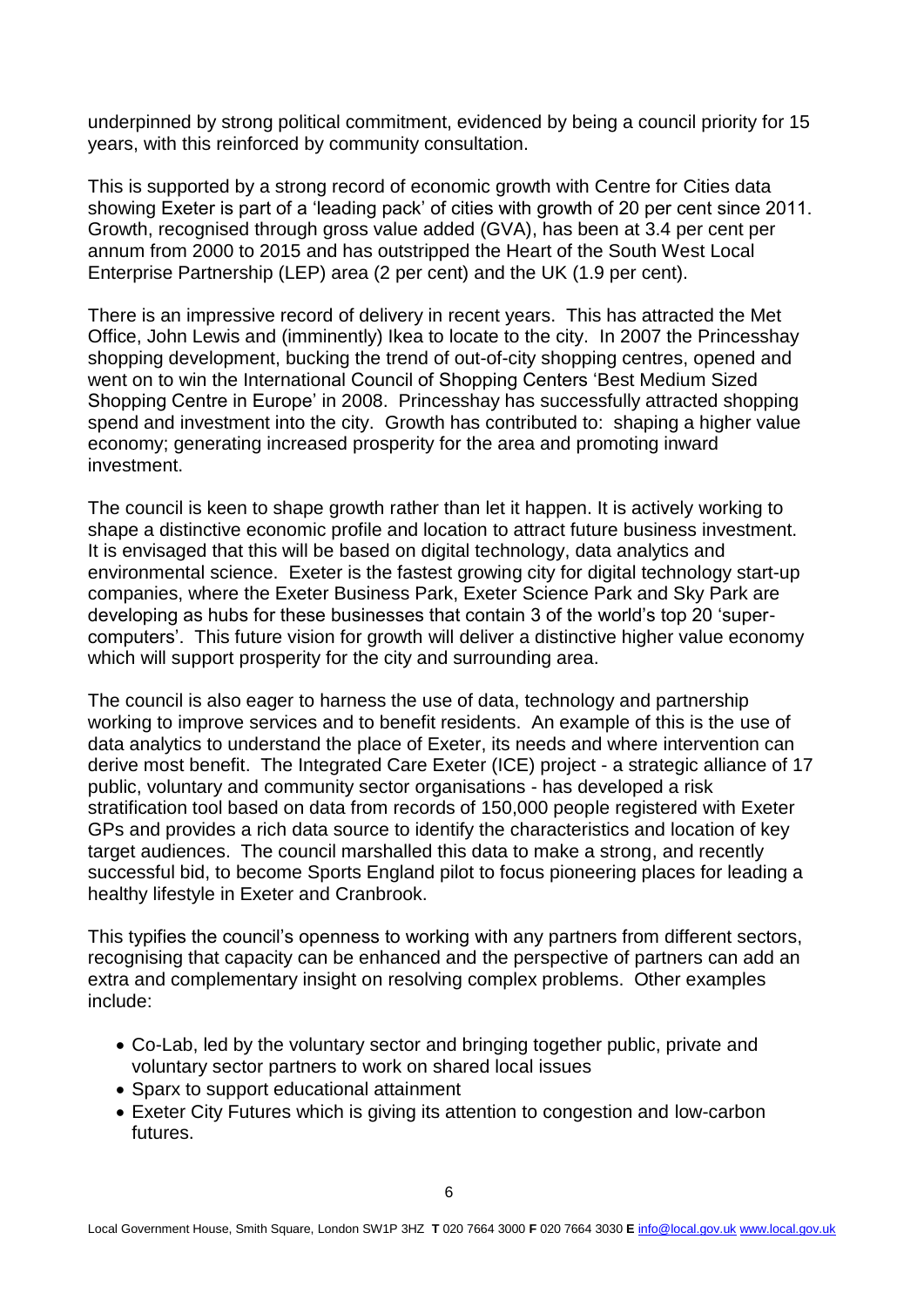The council is proposing that Exeter City Futures be mainstreamed into the council during 2018 to lead on city-wide transformation. However, in doing this it will be important that the council define the Exeter City Futures' role and how it will be integrated within the organisation.

The council has a good understanding of the importance of key 'anchor tenants' and stakeholders in the city and actively nurtures strong working relationships to deliver on shared objectives. For example, the relationship with the university is key to support council ambition for economic growth and the council has promoted the provision of accommodation for the growth in student numbers - from 10,000 to 20,000 students over the last 10 years. The council has shown a judicious use of powers in balancing the need of local residents and students through the effective use of Article 4 direction – available to local authorities since 2010 - to restrict change of use from a dwelling house (Class C3) to a HMO (Class C4) houses of multiple occupation (HMOs). This has had the effect of controlling the growth and location of HMOs.

Community engagement can be developed further to consult on future council plans. As part of a future communications strategy it would be beneficial to commit to a regular and systematic approach to stakeholder and resident engagement to better understand local place. The increasing use of social media means that this can be done more speedily and more cost effectively than ever before. The council has not recently undertaken resident or stakeholder engagement to ascertain local needs and aspirations. The last consultation in 2014-15, as part of a 'Stronger Exeter – facing the future together' campaign, informed the subsequent Corporate Plan 2015-16. The benefits of engagement are to flag up proposed council priorities – and promote consultation on these - and to consult on major proposals as they arise.

A major city development proposal is the leisure centre development. However, many stakeholders – external and internal – are not clear on the purpose and priority of this. The proposal has planning permission for a £40m development, to include a leisure centre, a new bus station and recreational facilities. The council's investment was planned to be the key to unlock £125m investment for this key city centre location. The scheme's original partners have recently withdrawn and the council is minded to begin work on the leisure centre and attract new partner involvement. The peer team were not aware of alternative plans should the original vision not be achievable and have two recommendations. First, there is an ongoing need to engage with partners and stakeholders to reiterate the purpose and benefits of the scheme, and how it can help achieve wider goals. Second, it may be worth the council developing contingency plans and keeping an open mind about the best use of this site (and alternative potential locations for a new improved leisure centre), in case better redevelopment proposals come forward. The use of community engagement – described in the paragraph above – would be useful in this regard.

A question that the council is now asking itself is how it can enable all residents to derive value from future growth. This is due to awareness that not all the benefits of growth have been shared equally – for example on affordable housing provision, skills and training for employment, the loss of young people from the area; lower average earnings - and to ensure that residents are not marginalised by the next phase of growth? Work has begun with the Asset Based Community Development (ABCD) methodology, a recently developed Community Strategy and the use of Community Builders to conduct direct community engagement. Council commitment to this is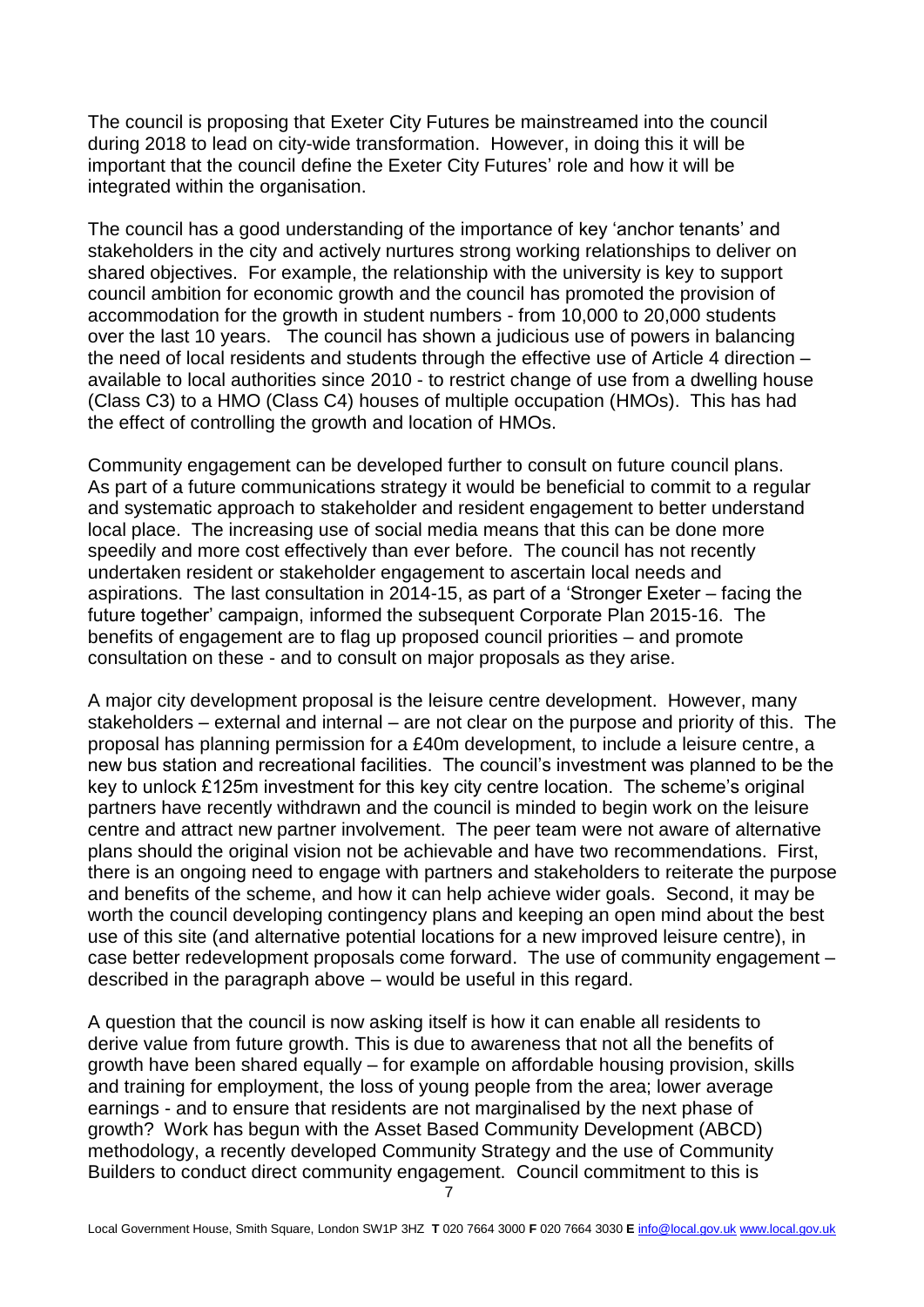shown by its use of 15 per cent of Community Infrastructure Levy (CIL) to fund/create community development, community builders/ connectors and support the wider ABCD programme. This amounts to £3.75m over 6 years.

The council has reached a point where some major programmes of work now need priority, for example around digital transformation, organisational change and commercialisation. These areas are under-developed which has meant that potential income streams have not yet been established and new ways of working and customer engagement are behind where the council would wish them to be. There is corporate recognition that these now need attention to make speedy progress. It would be useful to rebalance the council's focus between growth and these other priorities in the next iteration of the Corporate Plan, along with the resources to enable these programmes to be delivered.

## **3.2 Leadership of Place**

The council has made "a stronger Exeter" its over-riding priority since the mid-1990s and for growth to be the means to achieve this. This is clearly set out in the Corporate Plan with the mission of enhancing "Exeter as the regional capital working with our partners to improve the quality of life for all people living, working and visiting the city". More recently this has shifted to be increasingly outward looking with Exeter recognised by neighbouring councils, partners and inward investors as the driver for the subregional economy. The Exeter and Heart of Devon Economic Partnership (EHOD) acknowledges the importance of Exeter within the wider sub-regional economy and the benefits of the partnership to enable growth and prosperity across the sub-region.

A key challenge for EHOD, and the Greater Exeter Growth and Development Board, which provides partner governance, will be the extent to which partners will commit to work together to support growth. The partners hold different perspectives on growth and the pace that the partnership should proceed. Establishing a shared understanding of growth and maintaining this commitment at pace will be a pre-requisite for success. A meeting of the board on 1 December 2017 considered a paper which set out options for the level of the board's ambition. The options included: transformation/ambitious vision; enhanced but more limited vision; and a minimalist vision to adopt the GESP. A landmark decision was made for the former transformation option. This is a promising and an important platform to build on but will require on-going partner commitment.

The council has demonstrated an ambitious, proactive and tenacious approach to growth. Exeter recorded the fastest rate of population growth and  $4<sup>th</sup>$  highest rate of housebuilding of any city in the country between 2015 and 2016. It is testament to the council that much of this development could only have happened with its intervention to enable investment. For example, the council spent nearly £2.5m to refurbish what became the John Lewis car park and arranged, with Devon County Council, for one lane of traffic to be permanently closed in front of the John Lewis store for traffic calming purposes, along with public realm improvements for pedestrians. Such interventions were critical to make the development viable. Exeter is now prominent on the national stage with a record of impressive growth delivery: the council's role in driving and shaping this has been essential.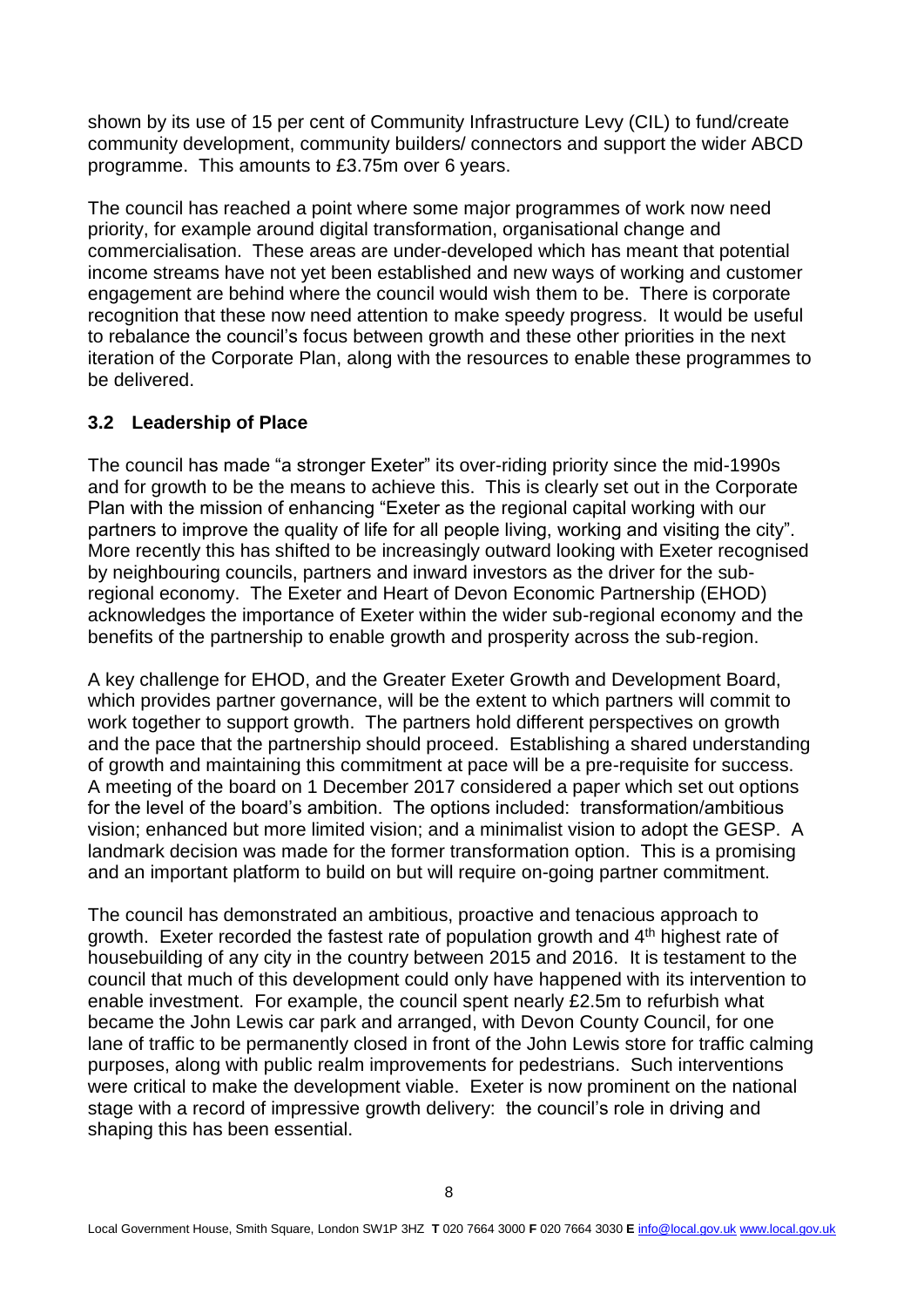The council has demonstrated positive leadership in getting the housing market moving and improving housing supply through:

- making use of Housing Revenue Account (HRA) headroom to build council homes (currently circa 26 per year with plans to increase)
- working with the university to plan student accommodation with bespoke new build being a key element in response to a doubling of the student population over 10 years. This strategy has protected the private rented sector (PRS) to be largely retained for family housing.
- delivery of nearly 6,000 homes against the Core Strategy target of 12,000 homes between 2001-2026
- being flexible in affordable housing targets. The council met with volume housebuilders to understand their constraints to building. This led the council to adopt an approach where the affordable housing provision could be reduced where a viability case for this shown
- a proposal to create a new Housing Development Company to address a disparity in housing need and provision by the market. (Housing waiting list is over 3,000 with most looking for 1 or 2 bedroom homes whereas the typical housebuilder unit is 3 or 4 bedroom. At the same time the GESP has identified a growth need for 314 affordable homes per annum for the Exeter city area. Delivery via s.106 agreements averages 110 homes per annum which is leading to an overall shortfall.
- the Housing Development Company is proposing:
	- o to use Estates Regeneration Fund of £1.295m towards an initial programme of over 500 new homes and regenerating 4,500 existing
	- o the future potential to build 3,000 homes on brownfield land and regeneration of ageing housing stock with a net addition of 1,200 new homes
	- $\circ$  longer term aim of creating 13 urban villages within the city.
	- o a longer-term ambition is to build housing to meet needs for affordable, social rent, market and commercial use. This links to council priority programmes of social inclusion and commercialisation, with a return on investment of 7 per cent anticipated.

The council recognises that infrastructure capacity is as a key issue/inhibitor for future growth. This is particularly the case with highway infrastructure with road traffic movement in the city growing with more than 37,000 commuters travelling to work in the city. (This data was recorded in 2011 and will have increased since.) The council has stated that, "we have lived off the legacy of infrastructure planning carried out a decade before…prior to the last recession." With the council planning for the shape of its future economy, now marks a pivotal point to specify the infrastructure needed to address current pressures and support future growth. As part of future planning the council is proposing to pitch to Government - making a connection to the Government's recently published Industrial Strategy - for a City Development Fund of £200m. If successful this would significantly address future infrastructure requirements, with a distinctive element that the uplift in land values would be used to reinvest in the city.

Challenges remain about what actions are necessary to ensure growth reduces inequality in Exeter and how this can be more inclusive. Work has started with the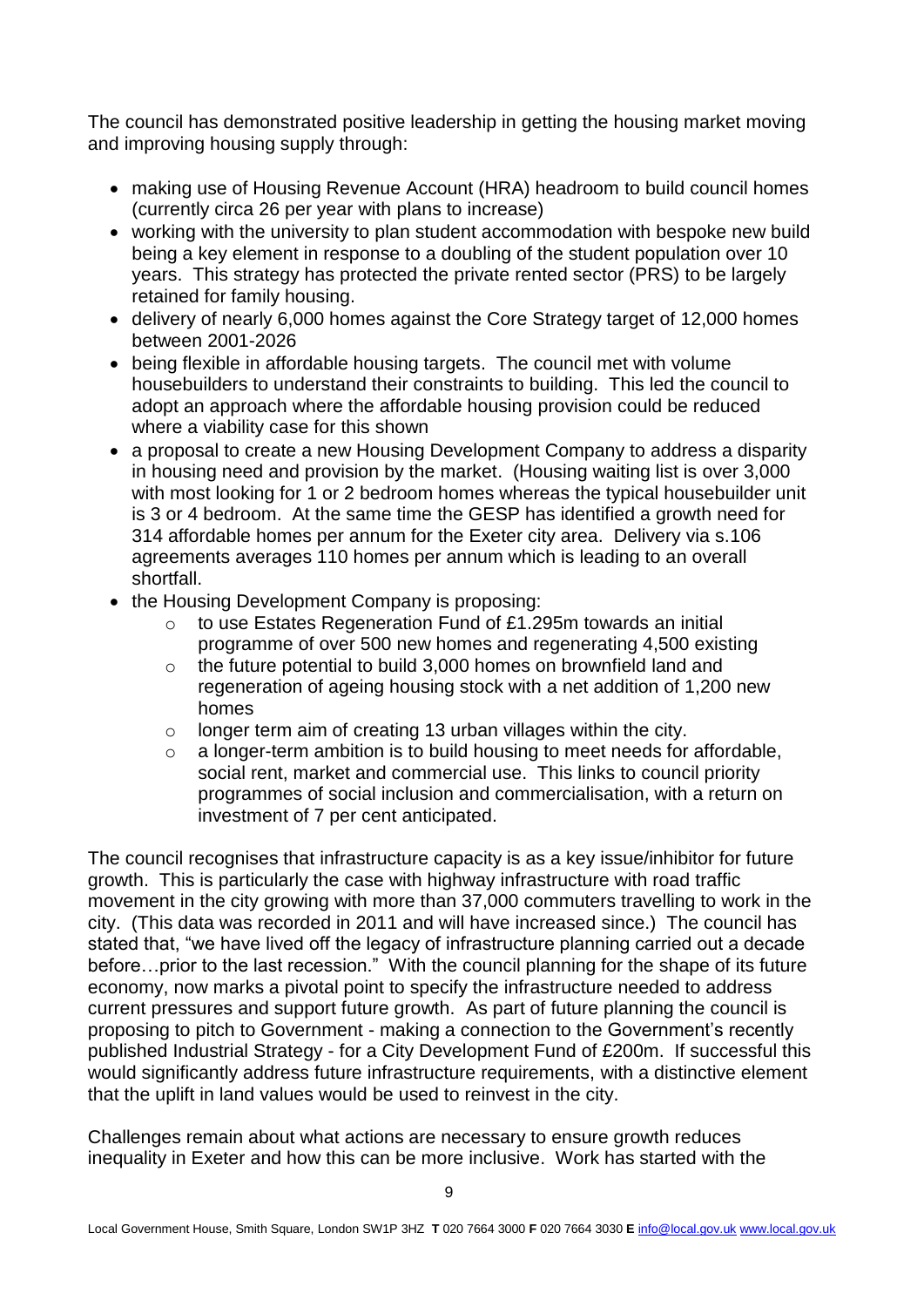council's goal for "as many people as possible in Exeter and adjoining areas being able to contribute to, and benefit from economic prosperity". Important elements for this, include: the ABCD programme; ICE and the Exeter Health and Wellbeing Board; consideration of a Skills strategy for Greater Exeter; the work with the Ted Wragg Trust on adding skills and values onto the schools' curriculum; the provision of social and affordable housing etc. are largely in place. However, effective as these programmes are they operate separately and lack an overarching strategic action plan to integrate all elements to work together.

Related to this is the council's wish to retain younger people in Exeter and its economy. Forty per cent of residents 25-29 years leave the city area, compared with seven per cent in Bristol. A characteristic of city economies is the competitiveness for talent and the extent to which they can attract and retain young people so a key question for the council is what it can do, by itself and working with partners, to retain younger people in the city economy.

A similar challenge is posed for all the Greater Exeter partners. The peer team believe that one means to address this will be to articulate what the shape of the future economy will be; the USP which distinguishes it from others, and to then actively promote this. Over time this should build a distinctive Greater Exeter identity that will be understood not only by residents and businesses but also by potential inward investors. A key requirement will be communication to stakeholders outside the sub-region to quantify the economic benefits that ripple out from Greater Exeter to benefit rural Devon and beyond to Somerset. This will be important to gain a more broadly-based consensus to support Greater Exeter's ambitions.

Developing and shaping the future economy will require a clear definition of the subregion's USP and Exeter's contribution towards that. This will require a narrative that understands:

- the economic profile now
- what this is expected to become
- the 'ask' to deliver this
- the 'offer' to potential investors and the benefit of the Greater Exeter as a higher multiplier per £ of investment
- the benefits for residents, businesses and how this will translate across the sub-region.

The peer team found that local councils and partners are keen to collaborate to strengthen partnership working and are enthusiastic of the council's partnership openness. This is evident from the EHOD and GESP partnerships and also within the city by the many partners that council engages with. All councils told the peer team that their relationships with the council are positive and constructive and they recognised the contribution the council makes to the Greater Exeter area and beyond. A turning point in recent years is the acknowledgement that Exeter is the driver for the sub-regional economy and this is reflected in the titles of the Greater Exeter Growth and Development Board and EHOD. This results in the council's reputation being held in high regard with the private sector and key stakeholders, with relationships described as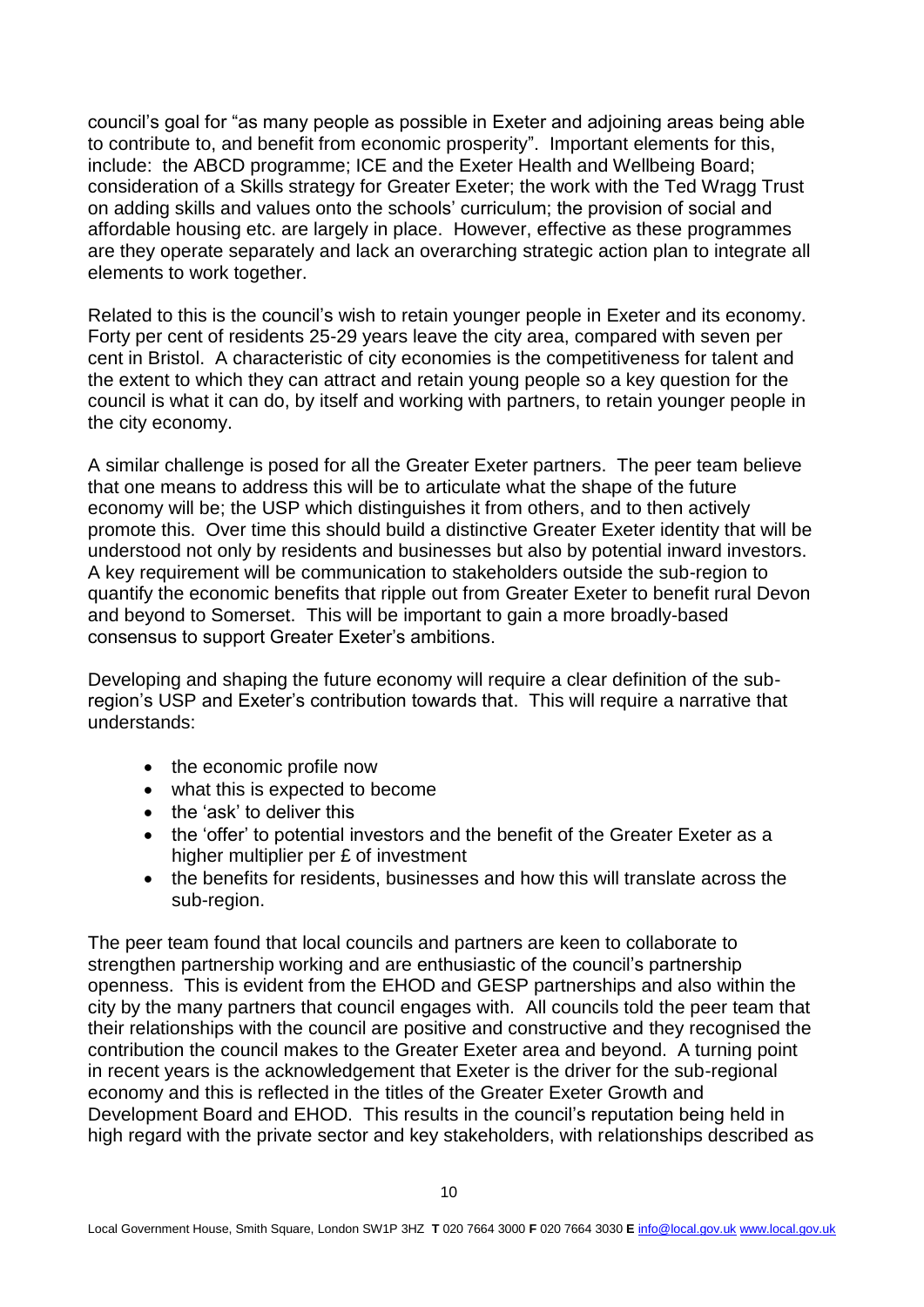excellent. The council's Leader and Chief Executive were singled out by key partners for particular praise for their inspirational leadership.

However, these partnerships and relationships will need work to develop further. For example, there can be frustration within the council that partners are reluctant to proceed at the pace it would like. Similarly the peer team were told that the council's 'Exeter first' approach can create tensions and it needs to be aware that it can come across to partners as forward and dominant. All partners will need to consider how they work together to understand the positions and perspectives of others to improve effectiveness. For example, when neighbouring district councils are asked to provide land to meet Exeter's future housing need, it should be recognised that for their ward councillors this will not be an easy proposition to put to their constituents. A stronger appreciation of partners' local sensitivities will guide managing relationships to be more productive.

Tensions exist between the council and the LEP. An issue has been the absence of a council place on the LEP board. However, the peer team believe that this is less important than continuing to work with the LEP to gain the benefits and resources to support growth. The importance – described above – in developing a narrative on the future economy will be essential to set out the Greater Exeter rationale for growth, along with the benefits that this will offer the wider South West economy, covered by the LEP. This will also be important to influence LEP and Government investment decisions.

The sub regional discussions on a Combined Authority often seemed to the peer team like the 'elephant in the room'. The opportunities that appear to be presented through devolution felt to be fraught with fears – held by almost all councils - of being a precursor to local government re-organisation. In a similar way the Greater Exeter alignment could be seen by others as a power block positioning itself for unitary status.

These fears, although understandable, may be holding back the potential that devolution might offer to promote growth. It may be worth considering means by which council leaders and chief executives broker arrangements to provide guarantees and assurances that can break this deadlock.

## **3.3 Organisational leadership and governance**

Stakeholders, staff and partners all commented positively on the strong relationship between "charismatic" Leader and Chief Executive. This provides a firm basis for political and managerial sides of the council to work together. In the cabinet this is supported by a diverse range of age, gender and experience of members: bringing different perspectives, ideas and challenge.

The council is making positive steps towards enhancing the scrutiny function. This includes significant success on pre-decision scrutiny – with all papers and decisions for cabinet going to scrutiny first. The People Scrutiny Committee, one of three scrutiny committees in the council conducted a review of Homelessness with Teignbridge District Council, which led to a joint Homeless Strategy and Action Plan.

The council has recently completed a successful senior-level restructuring, with the creation of generic Strategic Directors, to address "inconsistencies" in the former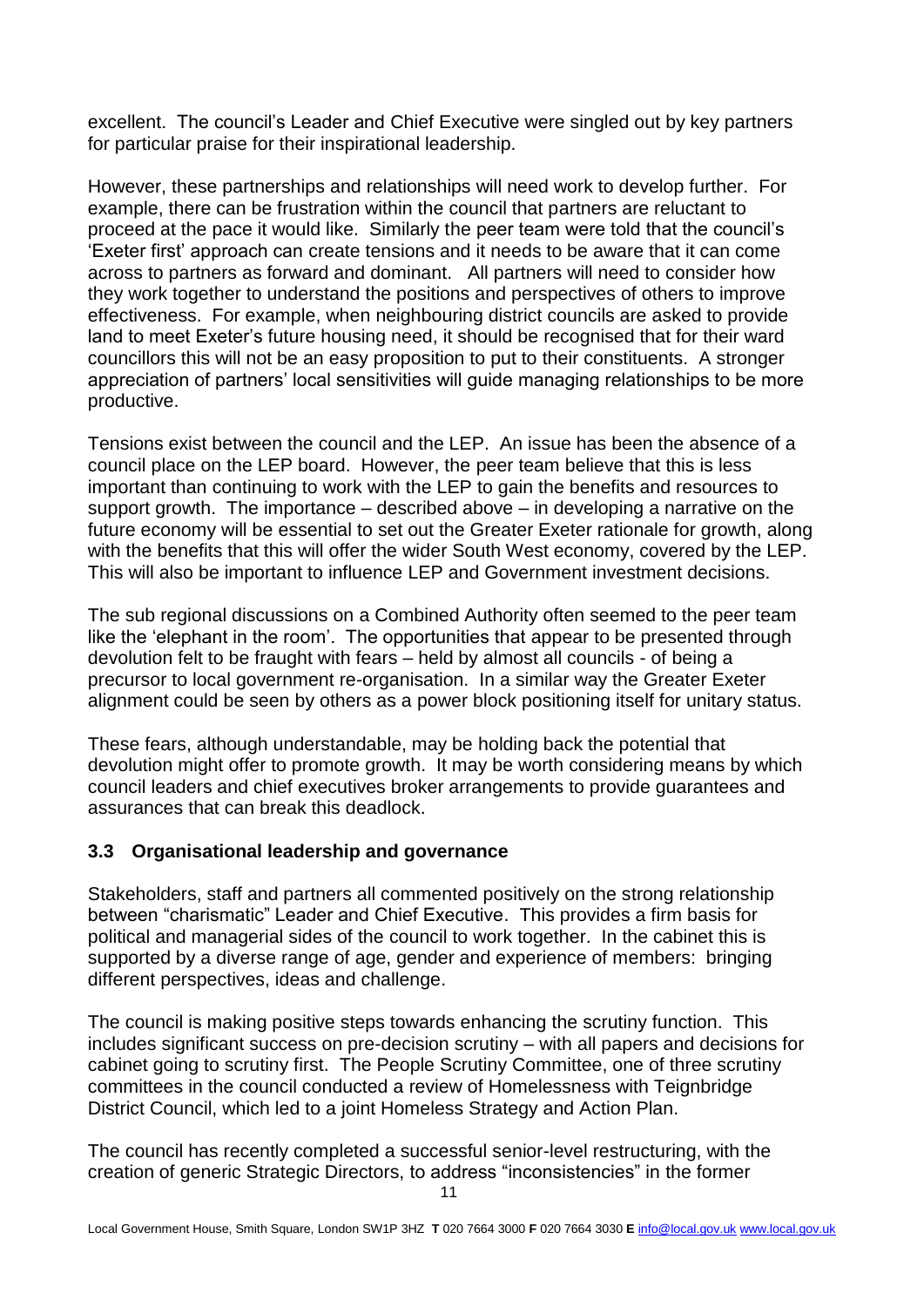Assistant Director model. This has realised savings of £2.5m and is planned to move the council from the former 'silo' structure and style of working to a matrix working arrangement where teams from across disciplines can be formed for specific projects. The Strategic Management Board (SMB) is recently formed and, in the view of the peer team, would benefit from further team building and profile raising within the organisation.

However, it is the view of the peer team that the style of 'silo' working is likely to be embedded in the wider culture of the organisation. This was described in reports to council as being prevalent at the time of restructuring and the creation of SMB, by itself, will not have addressed this. If this is correct then the opportunity could be for this to be identified by the service reviews taking place but should also be picked up in relation to the following:

- the work to update the Corporate Plan and to complete the work begun on a longer-term Vision 2040
- the major programme of digital transformation to 'channel shift' customer engagement. This will require significant changes to staff working styles, skills and activity.
- promoting organisational values and behaviours as a precursor to introducing new ways of working with this supported by a Workforce strategy aligned with Corporate Plan
- the need to establish a performance management framework with key performance indicators (KPIs) to monitor performance against objectives and to take action on underperformance
- an appraisal of growth and development reviews and the potential for reintroducing staff appraisals linked to target setting and identifying training and development needs.

The peer team expect that focus of attention for the Chief Executive will, by necessity, change in coming years from outward looking growth to major internal transformation programmes. These will require the post holder to give these programmes leadership and personal involvement. The peer team believe that now is the time to establish a separate a director with a portfolio focused on Built Environment. The earlier proposals for restructuring the senior management considered this option but felt that with the subregional and regional initiatives on the horizon, as well as the costs this would incur, not to proceed. However, now is the time to separate the two posts with the Chief Executive to continue with a strategic role on growth and partnership working but balanced to devote more time to leading and driving internal change.

## **3.4 Financial planning and viability**

Exeter City Council has a sound financial base with a revenue budget providing 16 months of headroom before the next round of savings and a comfortable level of reserves (set above a minimum threshold of £3m).

The council would benefit from a savings plan that sets out how future savings will be achieved. The council has shown a record of savings - with £8.32m achieved since 2012 – and this has provided the council with a breathing space to prepare for the next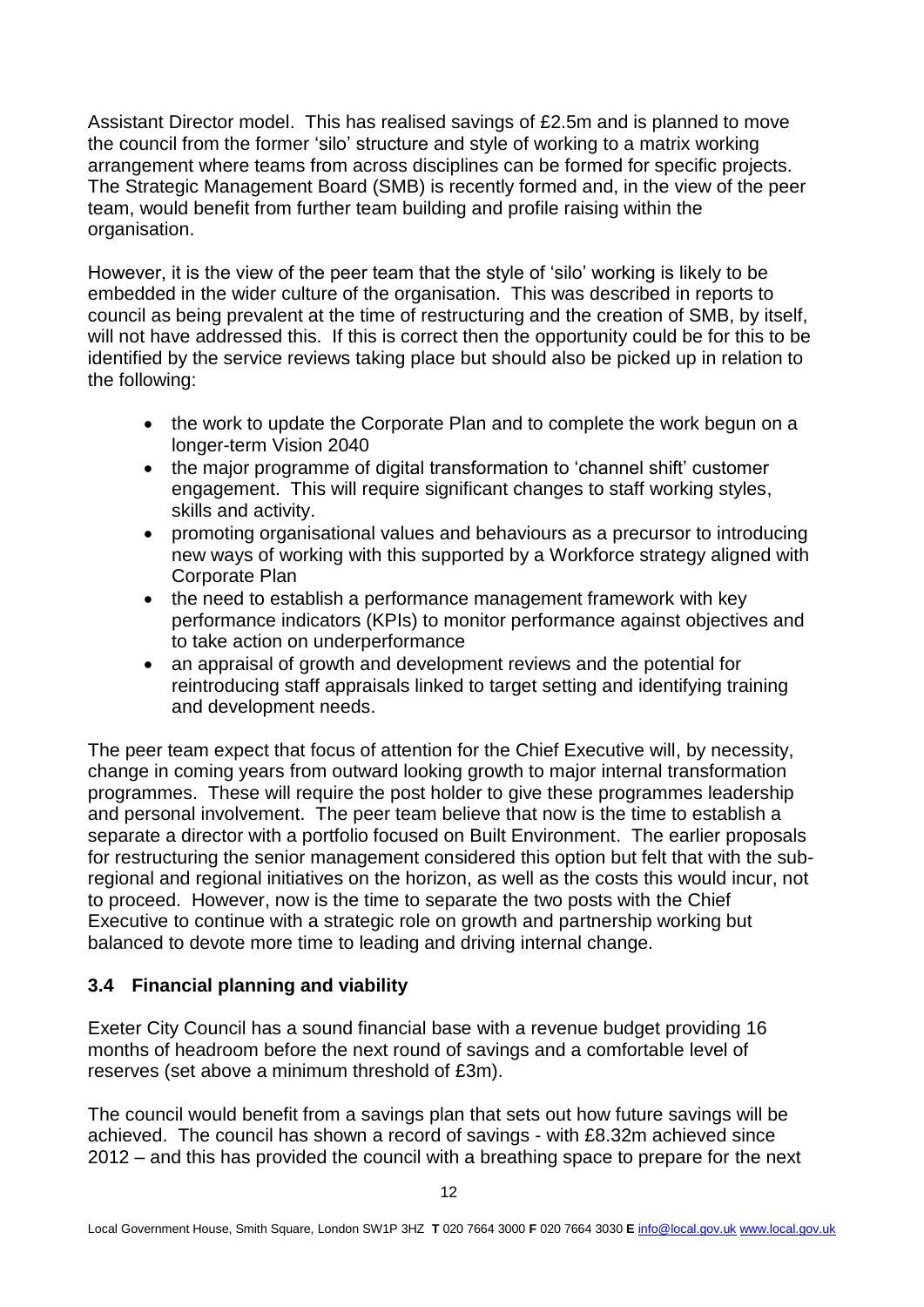phase of savings needed, with this projected to total £2.75m for 2019-20 and 2020-21. A savings plan – linked to emerging work on commercialisation, digital and transformation – could set out where the savings/income generation is expected to come from with designated lead officers.

Commercialisation – involving a commercial use of assets and developing new income streams - is recognised as important but at an early stage of development. An initial review has identified opportunities with the focus at this stage on public realm, for example on trade and garden waste and recycling. It will be important to progress this review so that a commercialisation strategy can be developed, with this linked to contribute to the overall savings plan target.

Asset management is an area ripe for development. The council has a sizeable property asset investment portfolio valued at more than £39m with £3.3m income per annum. The council is aware that this has potential to be developed significantly for increased income and/or to support delivery of corporate priorities but this property portfolio is not currently supported by an asset management strategy. The peer team suggest that that this should be developed and directly link to the council's approach to commercialisation. In the future this could conceivably develop as a Greater Exeter asset management strategy to support economic growth and the development of income streams for the four councils.

There is a record of service underspends across all areas with Place being the largest. The peer team were informed that this was mainly due to capacity issues; that is resources not being sufficient to deliver funded programmes. This is a frustration for the council as it means that ambition in some areas is not being delivered. There are plans in place to monitor and manage this more rigorously for 2018-19 and it will be important that this can show reduced level of underspends along with service outcomes arising from this.

Major programmes are being planned – digital transformation, commercialisation, community engagement, GESP, organisational change etc. but these now need dedicated resources and attention. Due to the recent restructuring many of these have been pending over the last 18 months and will now need to be picked up with some urgency to begin sketching out programme requirements and timetables for delivery. All will need significant financial resources that have not yet specified or budgeted for. Successful delivery will reshape the future council and its ability to meet future need.

In the absence of an up to date Corporate Plan, the peer team were not convinced that financial resources are aligned to priorities. The format of the Medium Term Financial Plan does not link use of resources to corporate priorities and there is currently no use made of service or business plans. The council is planning to build on its performance management arrangements with its Performance Plus system and to extend the use of service/business plans. The peer team believe that this will be an important piece of work to integrate corporate planning, the allocation of resources along with the ability to measure performance against objectives.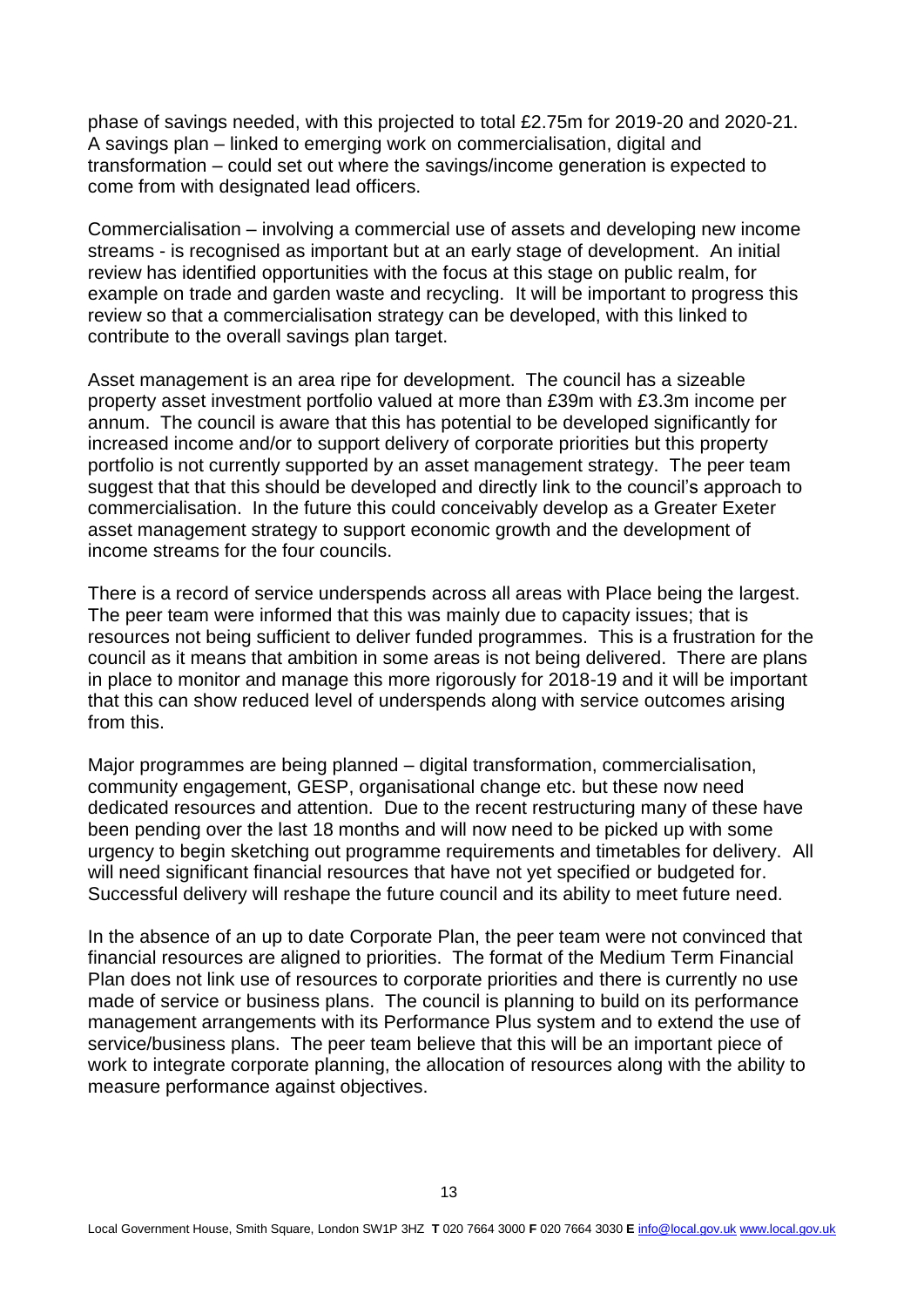#### **Capacity to deliver and customer access**

There are excellent examples of partnership working e.g. Co-Lab, Sparx, Exeter City Futures and Integrated Care Exeter - "Incredibly strong relationship" and "willingness to think outside the box" were typical quotes. The Co-Lab partner working arrangements were felt by the peer team to be inspirational and provide a model for future partnership initiatives. The bringing together of senior officers from the public and voluntary sectors showed an effective combining of skills and resources. Sparx is a privately funded initiative deployed in three schools to impact positively on educational attainment and future employment prospects. Effective partnership models can create capacity and stimulation for local solutions and can optimise resources and improve outcomes. As partnership working demands organisational resources a challenge for the council and its partners will be to review activity and the extent to which this is successful. This will ensure that there is a shared understanding of which arrangements are productive and beneficial and which may need to be discontinued.

Digital transformation is recognised by the council as an important area to develop but this is at a very early stage and will need increased priority. A key element in future customer access will be digital transformation which will change traditional customer engagement away from telephone and face-to-face contact to on-line self-service and a change in staff roles. The customer relationship management (CRM) system will be based on an established package called Firmstep, which the council has recently invested in. However, there is no digital transformation strategy and it will be important that this is developed quickly, along with communications to staff to set out the implications from this programme. The budget anticipates that this programme will contribute to the savings of £2.75m during 2019-20 and 2020-21, although delivery will need a great deal of work from a low base.

An example of what can be achieved in respect of digital customer interaction is the graffiti reporting app. which is a highly effective tool. When a photograph of a graffiti area is posted from a smartphone to the council this is immediately processed by the relevant work section with a photo back to the original reporter of the cleaned site. This is a good example of digital solutions delivering more efficient services, along with a more positive customer experience.

The council is aware of the need to improve its procurement arrangements; with these highlighted by external audit in 2015-16 and 2016-17. The difficulty is attributed to a national shortage of procurement officers and the council being unable to recruit. This needs a solution, particularly with the council looking to embark on a programme of commercialisation likely to involve procurement. Solutions could include: the council working with a private sector partner; operating a shared service with a neighbouring council (s); or linking up with the university or college.

The peer team were aware of issues not only on procurement but also planning – with the council at risk of designation. The issues for planning and procurement both appear to be based on recruitment and retention, where councils are competing with neighbouring councils and recruiting from a limited resource. In the future it would be worth exploring opportunities for shared strategic resources on areas like procurement, planning, inward investment, strategic asset management and commercialisation,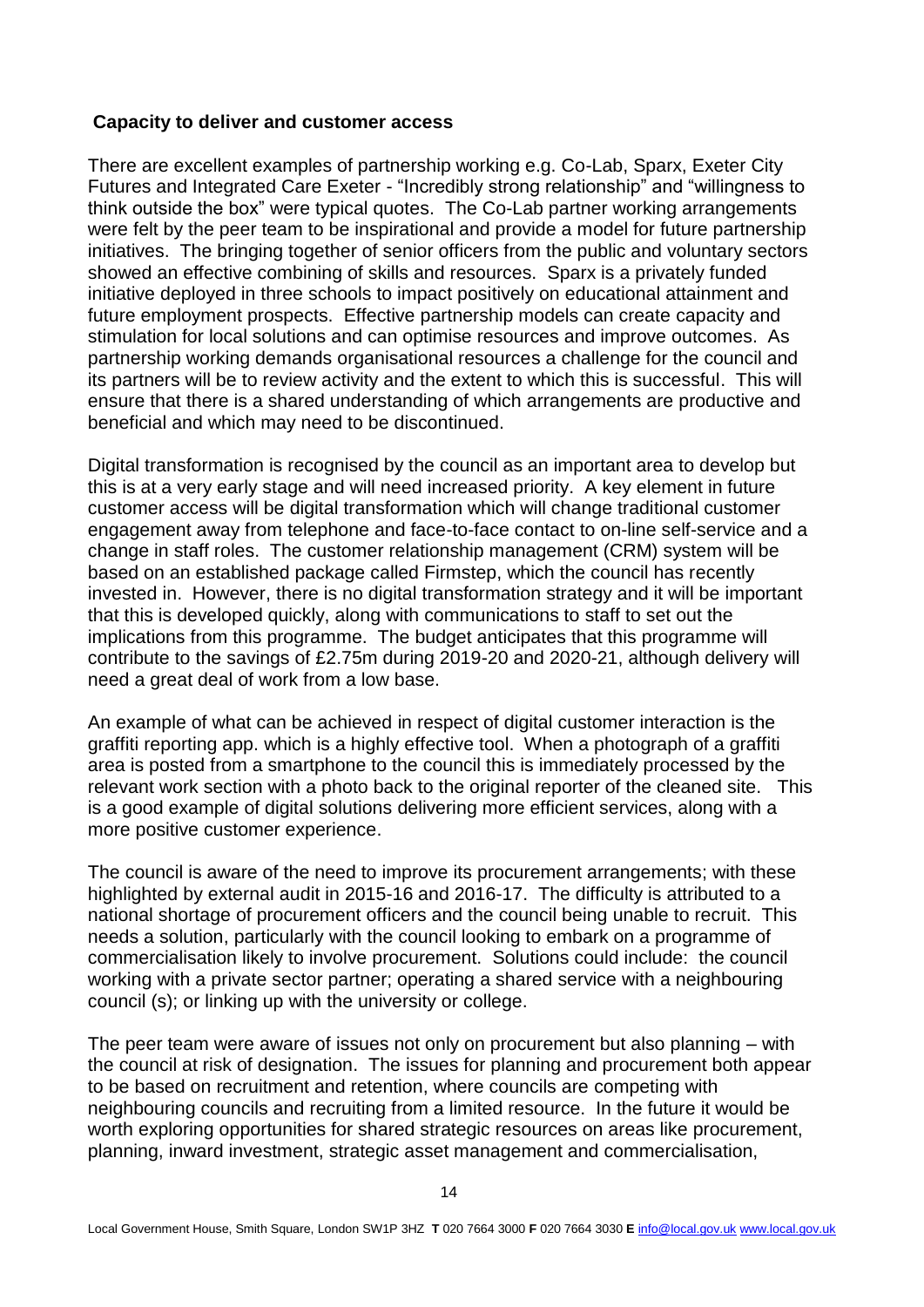housing etc. with Greater Exeter partners. This would not only provide capacity and resilience but also build partnership relationships.

The staff perception is that the IT service is poor and the peer team felt that hardware and software systems are lagging behind what most councils are currently using. The client role is under-developed in specifying future IT requirements and to effectively monitor service delivery. This is a key area to address with IT providing a council cornerstone for future working, in particular for digital transformation, agile and mobile working. Putting more resources into the client function will also be important to realise the potential that Strata, and a shared IT infrastructure, could provide for wider shared services opportunities with neighbours. The benefits could include IT hardware and software upgrades at lower cost.

#### **3.5 Communications and community engagement**

There is now recognition of the importance of effective communications for the council. The recent senior team restructure positions communications strategically with a director post, with responsibility for communications and marketing, recently appointed. In addition, both internal and external stakeholders the peer team spoke to were positive about the changes made to the council's communications service during 2017.

The council's approach to communications is being overhauled and modernised (with a focus on creating digital, engaging content) with increasingly sophisticated microtargeting of different audiences through the use of social media. The post holder has conducted an initial review of the service and progressed a number of areas including: the centralisation of marketing spend; a shift of emphasis to place-based communications; growing the council's audience through social media; logging all communications activity; and work to improve internal communications with a revamped monthly staff briefing and weekly e-bulletin.

The council's response to the Royal Clarence hotel fire – immediately opposite the cathedral – was exemplary and provides a model for how communications should be conducted for a high profile incident. This not only enhanced the council's reputation but it went a very long way to retain local business and community goodwill.

Partners highly value the new working relations established and view the council as approachable and collaborative. The council's commitment to partnership working is recognised, and open and trusting relationships have been developed. There is scope for greater collaboration with public sector partners, for example through greater sharing of data and resident insight. A Devon-wide communications forum could be a mechanism to help foster better joint working.

The council's community engagement work is highly valued by city partners. Representatives of community groups the peer team met spoke highly of the way the council provides financial support and helps to promote their work. The council could build on the strong relations it enjoys with these organisations to engage and consult with them more on wider issues, such as the development of Exeter 2040.

Progress has been made towards creating a more integrated communications model, but this now needs to be accelerated. Although communications spending has now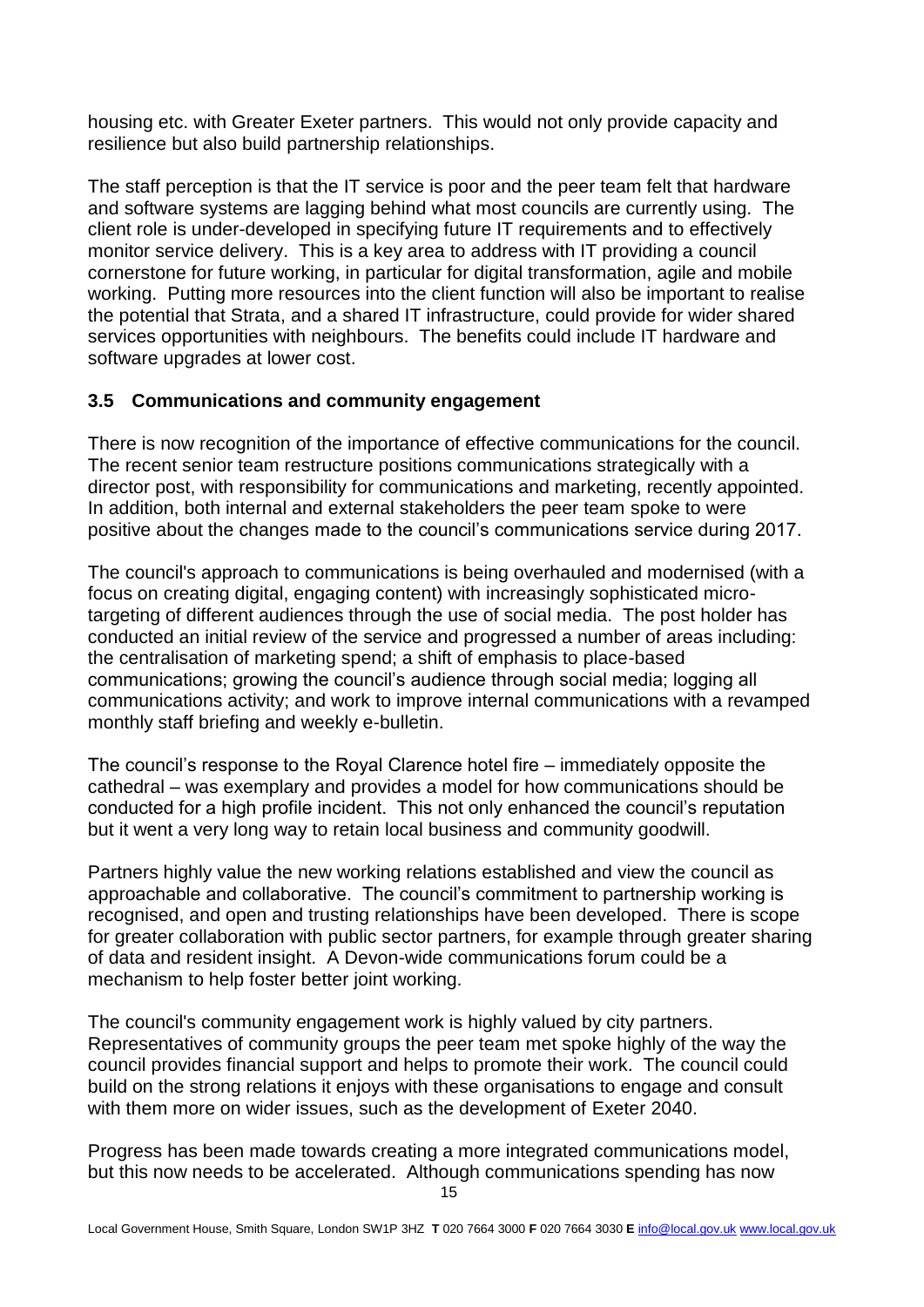been centralised, there remain pockets of resource outside of the corporate team. For example, the team were told the museum employs two part time digital communications officers. The council should future proof its communications to ensure it has the right level of resources in the right places with the right skills. There is currently a heavy reliance on the Director of Communications, and the lack of resilience in the function was highlighted to the peer team. The council should ensure that all communications resources across the organisation are being deployed effectively, and then determine whether it has sufficient capacity to meet future challenges.

In the absence of an up-to-date corporate plan, there is also no communications strategy currently in place or annual campaign plan to prioritise activity. This will be important to establish a corporate understanding of this activity, the outcomes it plans to generate and how other internal stakeholders may be able to engage with it.

Consultation across the council is currently not properly coordinated or strategic. Individual service areas are said to often embark on consultations without informing the communications team. Developing an integrated approach to communications, consultation and engagement would lead to a more efficient use of resources.

From what the peer team were able to gauge onsite the arrangements for internal communications and staff engagement are not seen as effective as they could be. These will need attention, along with monitoring arrangements to measure how it improves over time. With the changes that the organisation has undergone, and will undergo in the future, it will be important to conduct staff surveys and act on results. As a first step, the council should carry out an internal communications survey to determine how informed and engaged staff feel, as well as how they prefer to receive information.

There has been a lack of resident insight underpinning communications activity, with no systematic work conducted on this since the budget consultation in 2015. The council is preparing for the next iteration of its Corporate Plan and also developing a longer-term vision with the Exeter 2040 Vision. This presents an opportunity to co-produce this strategic intent by involving residents, partners, staff and businesses to create a compelling vision that encapsulates all of the city's many assets - economic, cultural, people and historic.

Finally, with recent changes made in the council's structure, and with more change forecast with major programmes of work to be taken, it will be important to ensure consistency and understanding of messages and vision throughout the organisation. It would be worth considering a forward plan of communications at the time when these changes are being introduced to explain: why, when, how and where these changes will take place.

## **4. Next steps**

## **Immediate next steps**

We appreciate the senior managerial and political leadership will want to reflect on these findings and suggestions in order to determine how the organisation wishes to take things forward.